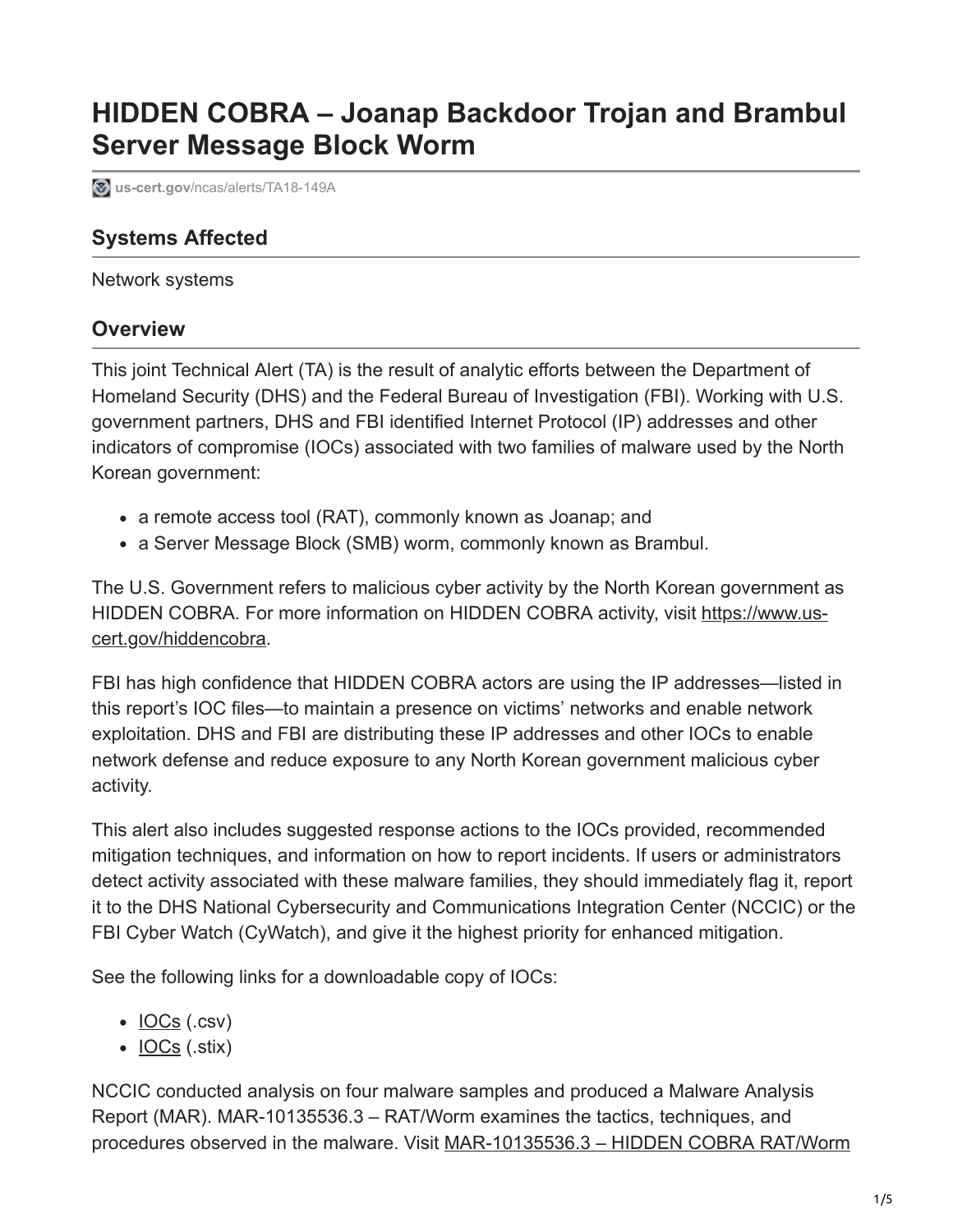for the report and associated IOCs.

# **Description**

According to reporting of trusted third parties, HIDDEN COBRA actors have likely been using both Joanap and Brambul malware since at least 2009 to target multiple victims globally and in the United States—including the media, aerospace, financial, and critical infrastructure sectors. Users and administrators should review the information related to Joanap and Brambul from the Operation Blockbuster Destructive Malware Report [\[1\]](https://www.operationblockbuster.com/wp-content/uploads/2016/02/Operation-Blockbuster-Destructive-Malware-Report.pdf) in conjunction with the IP addresses listed in the .csv and .stix files provided within this alert. Like many of the families of malware used by HIDDEN COBRA actors, Joanap, Brambul, and other previously reported custom malware tools, may be found on compromised network nodes. Each malware tool has different purposes and functionalities.

Joanap malware is a fully functional RAT that is able to receive multiple commands, which can be issued by HIDDEN COBRA actors remotely from a command and control server. Joanap typically infects a system as a file dropped by other HIDDEN COBRA malware, which users unknowingly downloaded either when they visit sites compromised by HIDDEN COBRA actors, or when they open malicious email attachments.

During analysis of the infrastructure used by Joanap malware, the U.S. Government identified 87 compromised network nodes. The countries in which the infected IP addresses are registered are as follows:

- Argentina
	- Egypt
- Belgium • Brazil
- India  $\bullet$  Iran
- 
- China
- Cambodia Jordan Pakistan
- 
- Saudi Arabia
- Spain Sri Lanka
- Sweden
- Taiwan
- Tunisia

Colombia

Malware often infects servers and systems without the knowledge of system users and owners. If the malware can establish persistence, it could move laterally through a victim's network and any connected networks to infect nodes beyond those identified in this alert.

Brambul malware is a brute-force authentication worm that spreads through SMB shares. SMBs enable shared access to files between users on a network. Brambul malware typically spreads by using a list of hard-coded login credentials to launch a brute-force password attack against an SMB protocol for access to a victim's networks.

## **Technical Details**

#### **Joanap**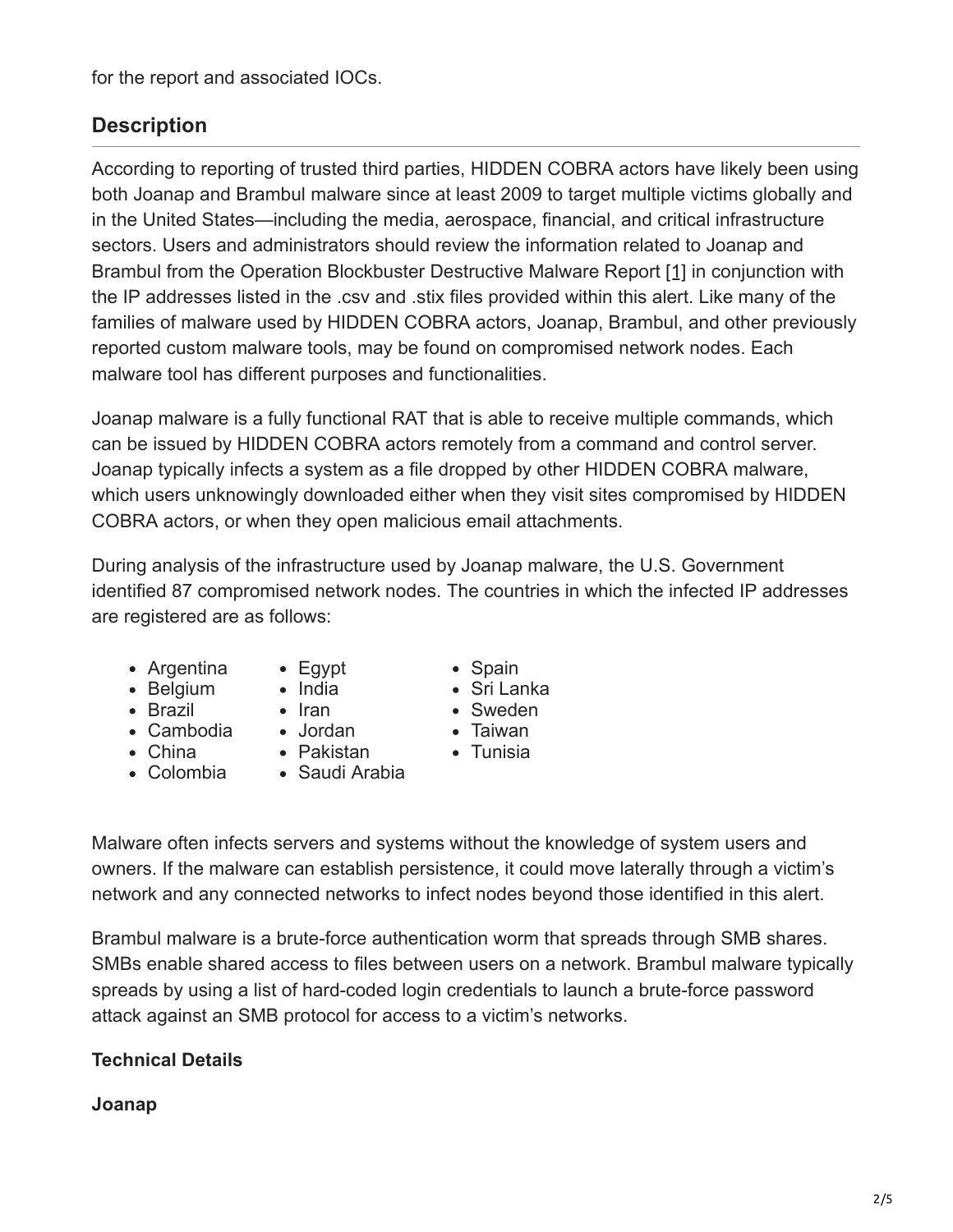Joanap is a two-stage malware used to establish peer-to-peer communications and to manage botnets designed to enable other operations. Joanap malware provides HIDDEN COBRA actors with the ability to exfiltrate data, drop and run secondary payloads, and initialize proxy communications on a compromised Windows device. Other notable functions include

- file management,
- process management,
- creation and deletion of directories, and
- node management.

Analysis indicates the malware encodes data using Rivest Cipher 4 encryption to protect its communication with HIDDEN COBRA actors. Once installed, the malware creates a log entry within the Windows System Directory in a file named mssscardprv.ax. HIDDEN COBRA actors use this file to capture and store victims' information such as the host IP address, host name, and the current system time.

#### **Brambul**

Brambul malware is a malicious Windows 32-bit SMB worm that functions as a service dynamic link library file or a portable executable file often dropped and installed onto victims' networks by dropper malware. When executed, the malware attempts to establish contact with victim systems and IP addresses on victims' local subnets. If successful, the application attempts to gain unauthorized access via the SMB protocol (ports 139 and 445) by launching brute-force password attacks using a list of embedded passwords. Additionally, the malware generates random IP addresses for further attacks.

Analysts suspect the malware targets insecure or unsecured user accounts and spreads through poorly secured network shares. Once the malware establishes unauthorized access on the victim's systems, it communicates information about victim's systems to HIDDEN COBRA actors using malicious email addresses. This information includes the IP address and host name—as well as the username and password—of each victim's system. HIDDEN COBRA actors can use this information to remotely access a compromised system via the SMB protocol.

Analysis of a newer variant of Brambul malware identified the following built-in functions for remote operations:

- harvesting system information,
- accepting command-line arguments,
- generating and executing a suicide script,
- propagating across the network using SMB,
- brute forcing SMB login credentials, and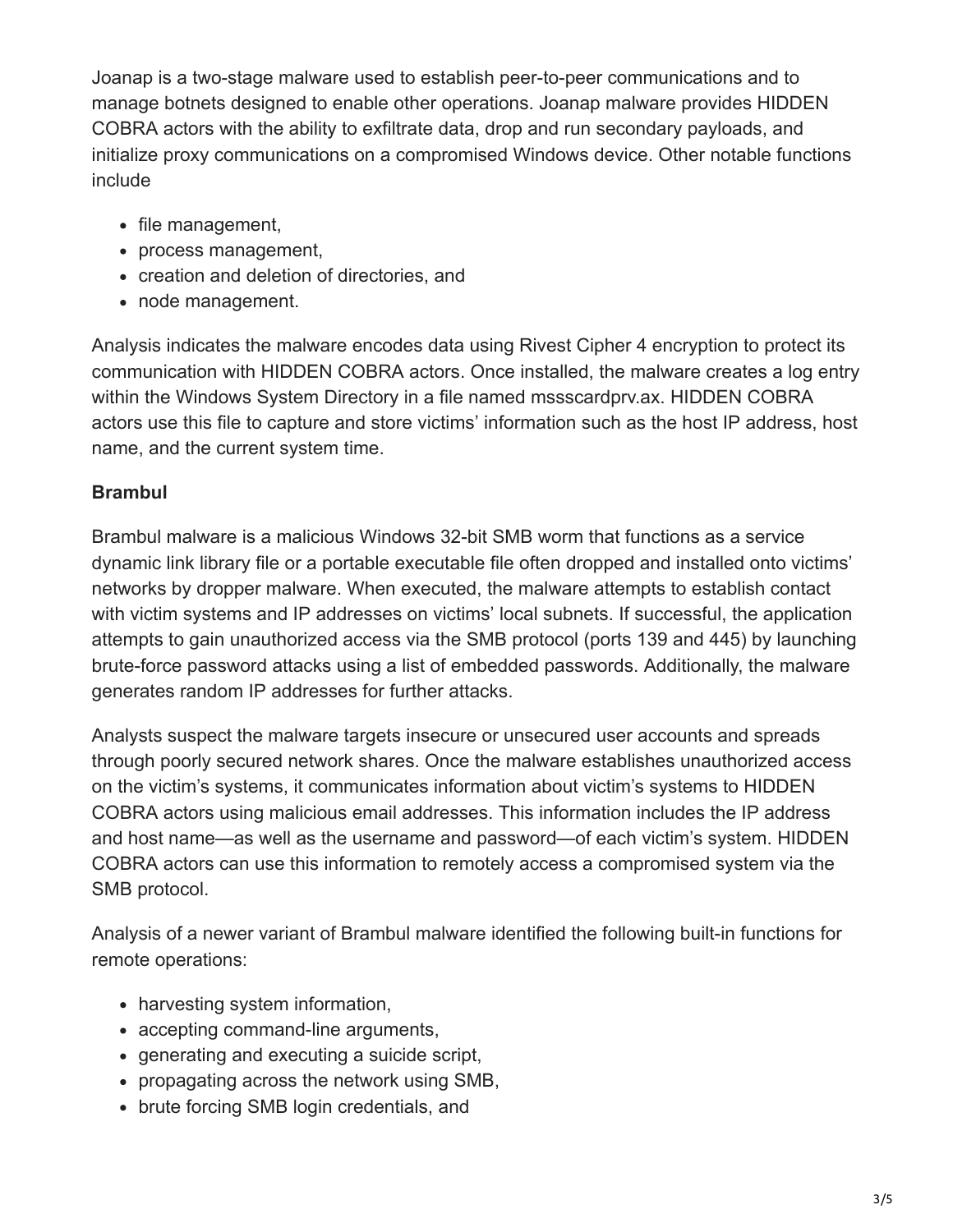generating Simple Mail Transport Protocol email messages containing target host system information.

#### **Detection and Response**

This alert's IOC files provide HIDDEN COBRA IOCs related to Joanap and Brambul. DHS and FBI recommend that network administrators review the information provided, identify whether any of the provided IP addresses fall within their organizations' allocated IP address space, and—if found—take necessary measures to remove the malware.

When reviewing network perimeter logs for the IP addresses, organizations may find instances of these IP addresses attempting to connect to their systems. Upon reviewing the traffic from these IP addresses, system owners may find some traffic relates to malicious activity and some traffic relates to legitimate activity.

## **Impact**

A successful network intrusion can have severe impacts, particularly if the compromise becomes public. Possible impacts include

- temporary or permanent loss of sensitive or proprietary information,
- disruption to regular operations,
- financial losses incurred to restore systems and files, and
- potential harm to an organization's reputation.

## **Solution**

#### *Mitigation Strategies*

DHS recommends that users and administrators use the following best practices as preventive measures to protect their computer networks:

- Keep operating systems and software up-to-date with the latest patches. Most attacks target vulnerable applications and operating systems. Patching with the latest updates greatly reduces the number of exploitable entry points available to an attacker.
- Maintain up-to-date antivirus software, and scan all software downloaded from the internet before executing.
- Restrict users' abilities (permissions) to install and run unwanted software applications, and apply the principle of least privilege to all systems and services. Restricting these privileges may prevent malware from running or limit its capability to spread through the network.